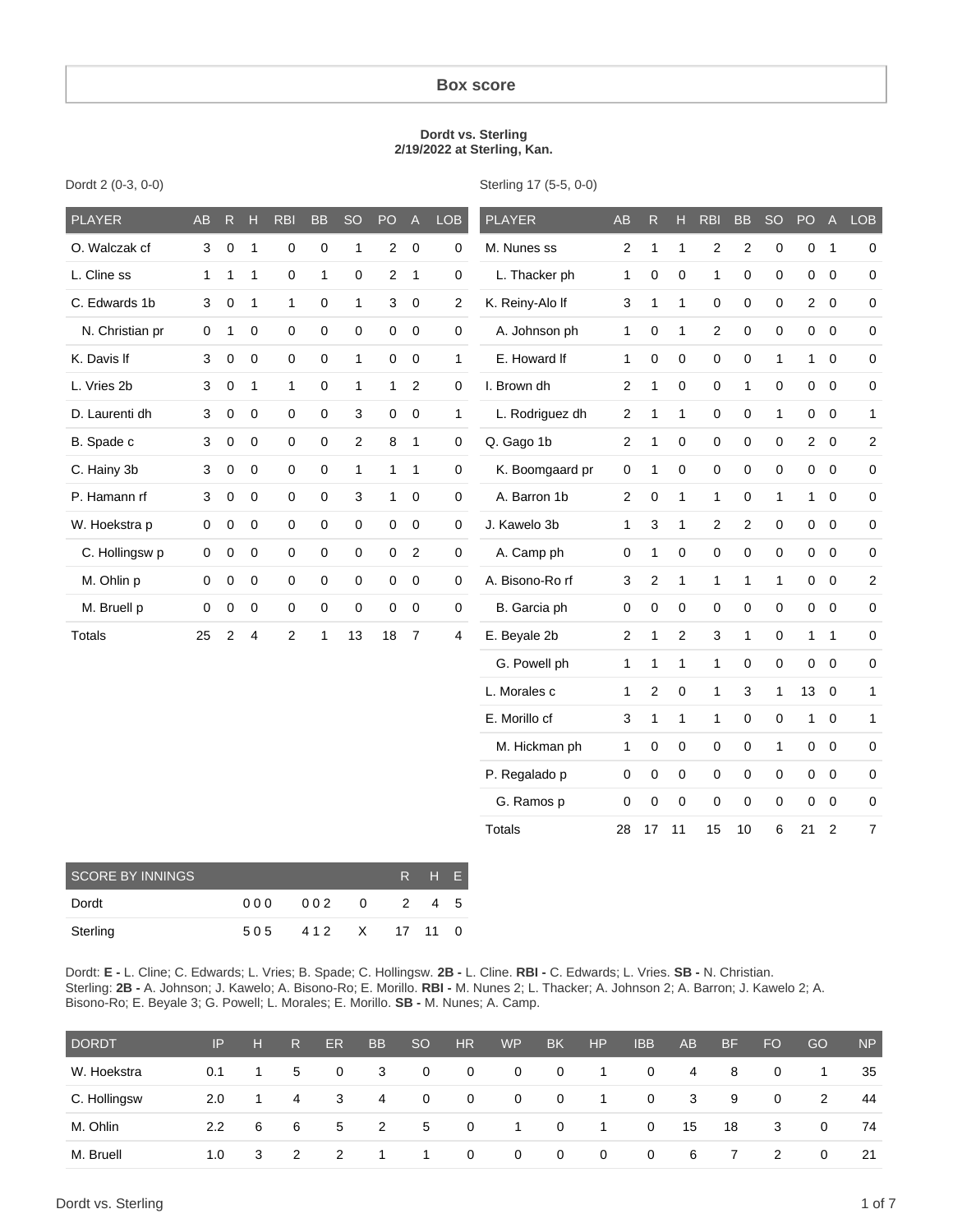| Totals          | 6.0 | 11           | 17                      | 10           | 10           | 6             | $\mathbf{0}$   | $\overline{1}$ | 0              | 3              | $\overline{0}$ | 28             | 42        | 5   | 3  | 174       |
|-----------------|-----|--------------|-------------------------|--------------|--------------|---------------|----------------|----------------|----------------|----------------|----------------|----------------|-----------|-----|----|-----------|
| <b>STERLING</b> | IP. | - H I        | R                       | <b>ER</b>    | <b>BB</b>    | <sub>SO</sub> | HR.            | WP <sup></sup> | BK.            | HP             | <b>IBB</b>     | A <sub>B</sub> | <b>BF</b> | FO. | GO | <b>NP</b> |
| P. Regalado     | 5.2 | 4            | $\overline{2}$          | 2            | 1.           | 11            | $\overline{0}$ | $\overline{1}$ | $\overline{0}$ | $\overline{1}$ | $\mathbf 0$    | 21             | 23        | 4   | 2  | 103       |
| G. Ramos        | 1.1 | $\mathbf{0}$ | $\overline{\mathbf{0}}$ | $\mathbf{0}$ | $\mathbf{0}$ | 2             | $\overline{0}$ | $\overline{0}$ | $\overline{0}$ | $\overline{0}$ | $\mathbf 0$    | 4              | 4         | 2   | 0  | 14        |
| Totals          | 7.0 | 4            | $\overline{2}$          | 2            |              | 13            | $\overline{0}$ | $\overline{1}$ | $\overline{0}$ | $\overline{1}$ | $\mathbf 0$    | 25             | 27        | 6   | 2  | 117       |

Dordt: **Batters Faced -** W. Hoekstra 8; C. Hollingsw 9; M. Ohlin 18; M. Bruell 7. **HBP -** W. Hoekstra; C. Hollingsw; M. Ohlin. Sterling: **Batters Faced -** P. Regalado 23; G. Ramos 4. **HBP -** P. Regalado.

**Start:** 3:00 PM **Duration:** 2:49 **Attendance:** 100

Weather: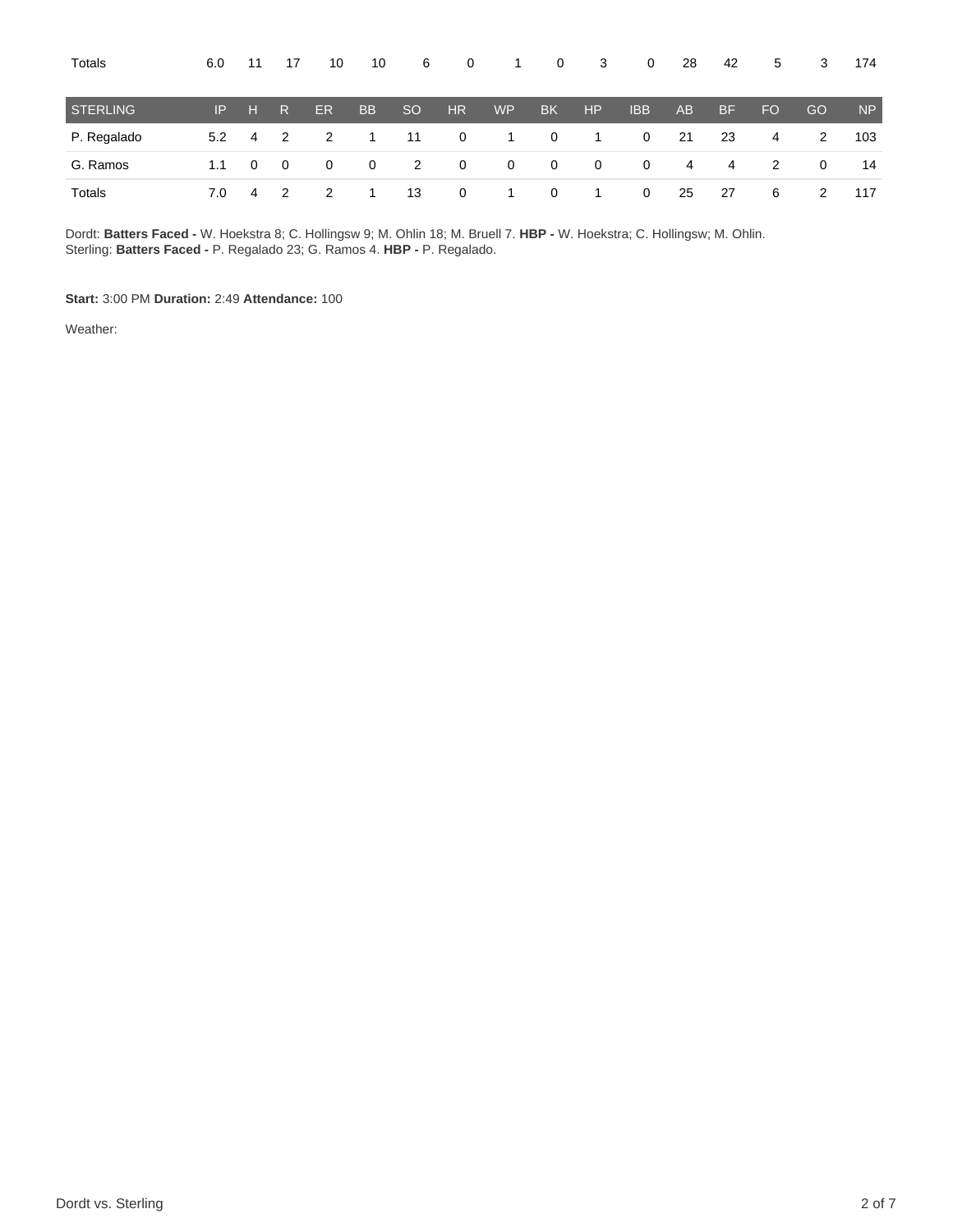### **Play by Play**

# **Scoring Summary**

| INNINGS PLAY    |                                                                                                                                                       | $V - H$  |
|-----------------|-------------------------------------------------------------------------------------------------------------------------------------------------------|----------|
| Sterling<br>1st | J. Kawelo hit by pitch, RBI; Q. Gago advanced to second; I. Brown advanced to third; K. Reiny-Alo scored, unearned.                                   | $0 - 1$  |
| Sterling<br>1st | A. Bisono-Ro walked, RBI; J. Kawelo advanced to second; Q. Gago advanced to third; I. Brown scored, unearned.                                         | $0 - 2$  |
| Sterling<br>1st | E. Beyale walked, RBI; A. Bisono-Ro advanced to second; J. Kawelo advanced to third; Q. Gago scored, unearned.                                        | $0 - 3$  |
| Sterling<br>1st | L. Morales walked, RBI; E. Beyale advanced to second; A. Bisono-Ro advanced to third; J. Kawelo scored, unearned.                                     | $0 - 4$  |
| Sterling<br>1st | E. Morillo reached on a fielder's choice; L. Morales out at second ss to 2b; E. Beyale out at third 2b to 3b to ss; A. Bisono-Ro scored,<br>unearned. | $0 - 5$  |
| Sterling<br>3rd | J. Kawelo advanced to third; K. Boomgaard scored on a passed ball, unearned.                                                                          | $0 - 6$  |
| Sterling<br>3rd | E. Beyale singled to left field, RBI; J. Kawelo scored.                                                                                               | $0 - 7$  |
| Sterling<br>3rd | E. Morillo doubled, RBI; L. Morales advanced to third; E. Beyale scored.                                                                              | $0 - 8$  |
| Sterling<br>3rd | M. Nunes singled to right field, 2 RBI; E. Morillo scored; L. Morales L. Morales.                                                                     | $0 - 9$  |
| Sterling<br>4th | G. Powell singled, RBI; A. Bisono-Ro advanced to third; J. Kawelo scored.                                                                             | $0 - 10$ |
| Sterling<br>4th | L. Thacker flied out to rf, RBI; A. Bisono-Ro scored.                                                                                                 | $0 - 11$ |
| Sterling<br>4th | A. Johnson doubled to left center, 2 RBI; L. Morales scored; G. Powell scored.                                                                        | $0 - 13$ |
| Sterling<br>5th | E. Beyale singled to center field, RBI; A. Camp scored, unearned.                                                                                     | $0 - 14$ |
| Dordt<br>6th    | C. Edwards singled, RBI; L. Cline scored.                                                                                                             | $1 - 14$ |
| Dordt<br>6th    | L. Vries singled to left field, RBI; N. Christian scored.                                                                                             | $2 - 14$ |
| Sterling<br>6th | A. Barron singled to center field, RBI; L. Rodriguez advanced to second; M. Nunes scored.                                                             | $2 - 15$ |
| Sterling<br>6th | J. Kawelo doubled to right field, ground-rule, RBI; A. Barron advanced to third; L. Rodriguez scored.                                                 | $2 - 16$ |

# **All Plays**

# **Dordt Top of 1st Inning**

#### O. Walczak popped up to 2b. (1 out)

L. Cline doubled to center field.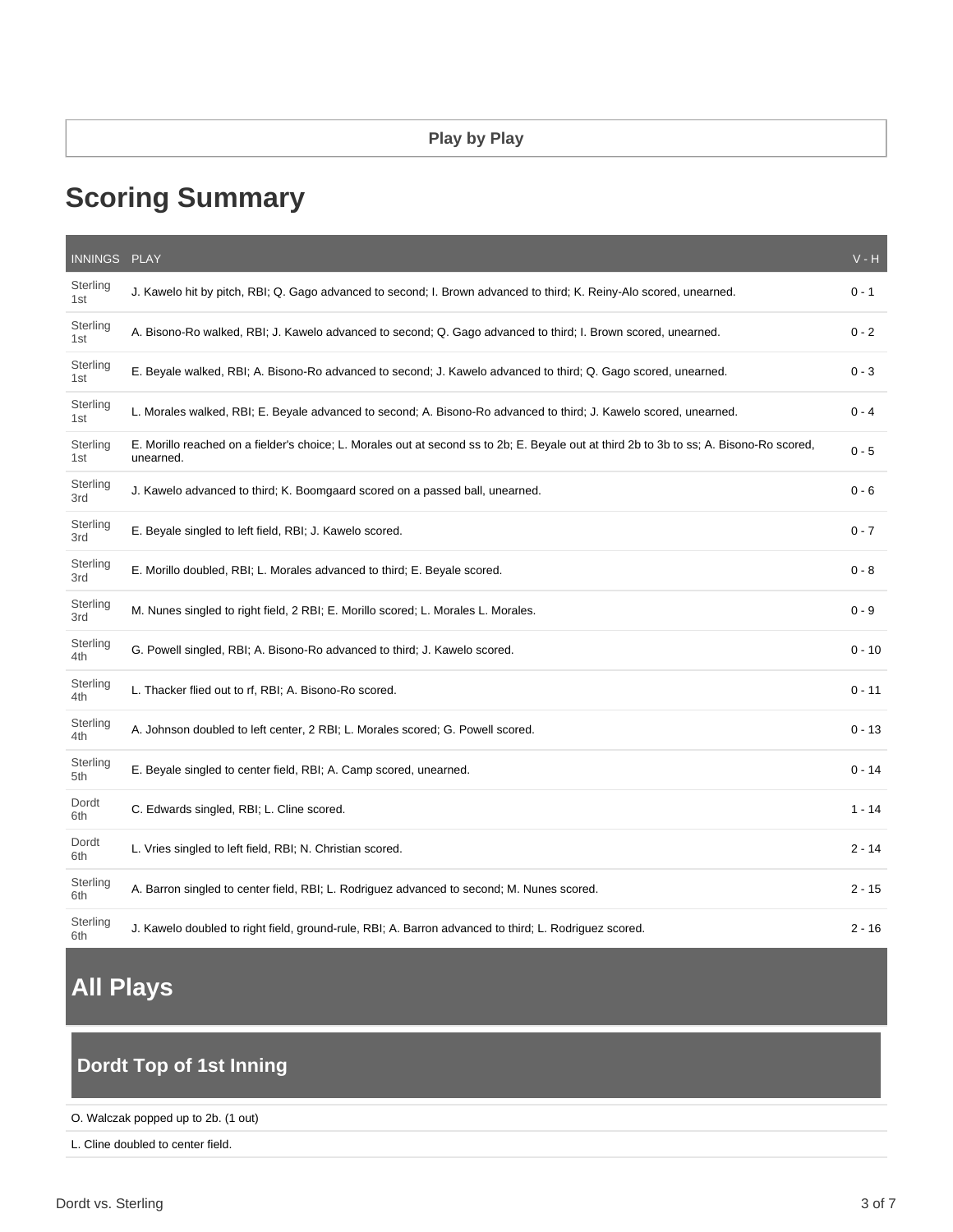C. Edwards grounded out to ss; L. Cline advanced to third. (2 out)

K. Davis lined out to lf. (3 out)

**Inning Summary: 0 Runs , 1 Hits , 0 Errors , 1 LOB**

## **Sterling Bottom of 1st Inning**

M. Nunes grounded out to 2b. (1 out)

K. Reiny-Alo singled to left center.

I. Brown reached first on an error by 1b; K. Reiny-Alo advanced to second.

Q. Gago reached first on an error by 2b; I. Brown advanced to second; K. Reiny-Alo advanced to third.

**J. Kawelo hit by pitch, RBI; Q. Gago advanced to second; I. Brown advanced to third; K. Reiny-Alo scored, unearned.**

**A. Bisono-Ro walked, RBI; J. Kawelo advanced to second; Q. Gago advanced to third; I. Brown scored, unearned.**

**E. Beyale walked, RBI; A. Bisono-Ro advanced to second; J. Kawelo advanced to third; Q. Gago scored, unearned.**

**L. Morales walked, RBI; E. Beyale advanced to second; A. Bisono-Ro advanced to third; J. Kawelo scored, unearned.**

C. Hollingsw to p for W. Hoekstra.

**E. Morillo reached on a fielder's choice; L. Morales out at second ss to 2b; E. Beyale out at third 2b to 3b to ss; A. Bisono-Ro scored, unearned.**

**Inning Summary: 5 Runs , 1 Hits , 2 Errors , 1 LOB**

### **Dordt Top of 2nd Inning**

L. Vries struck out swinging. (1 out)

D. Laurenti struck out looking. (2 out)

B. Spade struck out swinging. (3 out)

**Inning Summary: 0 Runs , 0 Hits , 0 Errors , 0 LOB**

### **Sterling Bottom of 2nd Inning**

M. Nunes walked.

K. Reiny-Alo out on batter's interference. (1 out)

M. Nunes stole second.

I. Brown walked.

M. Nunes out at second p to 3b, picked off. (2 out)

I. Brown out at first p to 1b, picked off. (3 out)

**Inning Summary: 0 Runs , 0 Hits , 0 Errors , 1 LOB**

### **Dordt Top of 3rd Inning**

C. Hainy grounded out to 2b. (1 out)

P. Hamann struck out looking. (2 out)

O. Walczak singled to left field.

L. Cline walked; O. Walczak advanced to second.

C. Edwards struck out swinging. (3 out)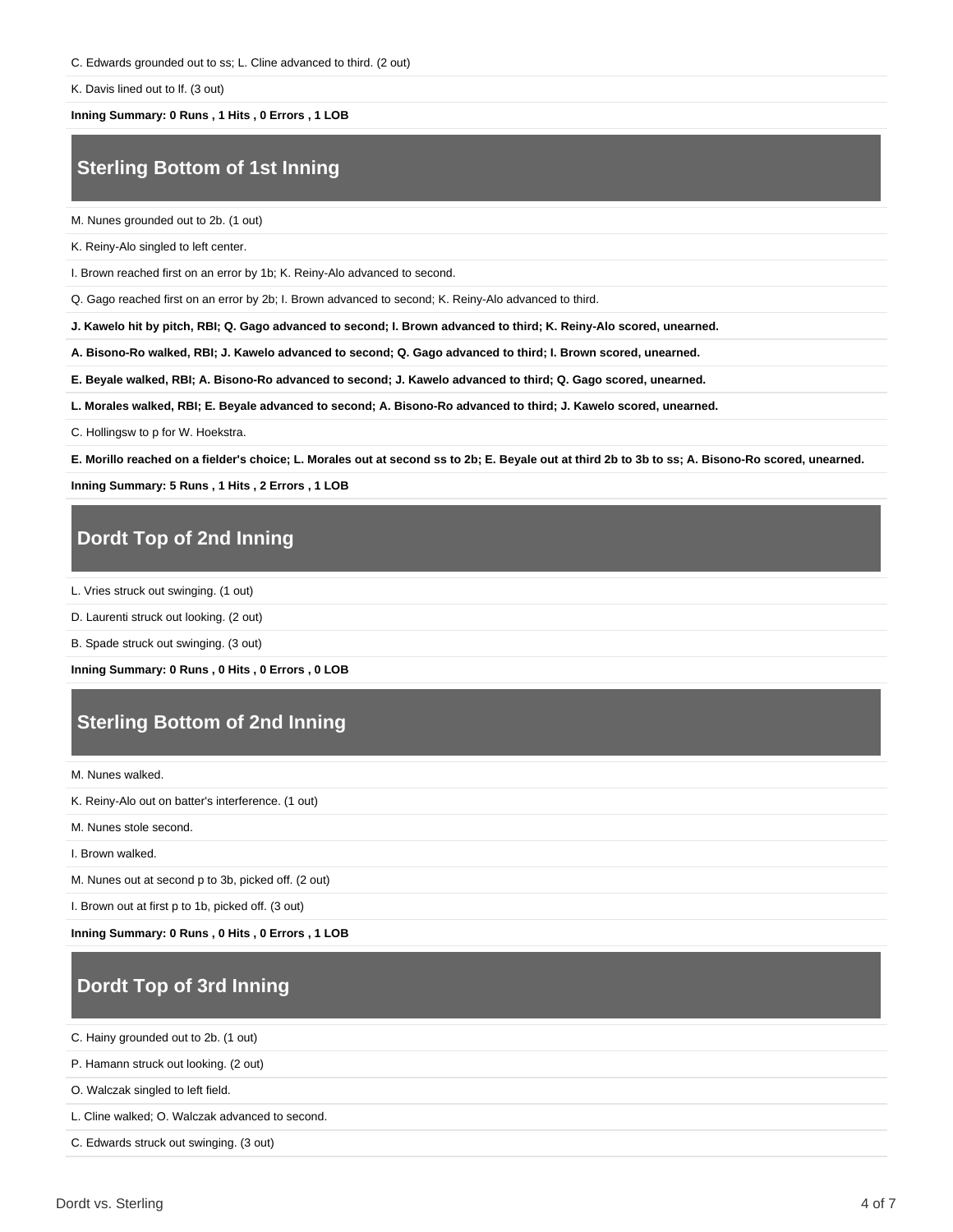## **Sterling Bottom of 3rd Inning**

Q. Gago hit by pitch.

K. Boomgaard pinch ran for Q. Gago.

K. Boomgaard advanced to second on a throwing error by p, failed pickoff attempt.

J. Kawelo walked.

B. Garcia pinch hit for A. Bisono-Ro.

B. Garcia grounded out to c, SAC, bunt; J. Kawelo advanced to second; K. Boomgaard advanced to third. (1 out)

**J. Kawelo advanced to third; K. Boomgaard scored on a passed ball, unearned.**

**E. Beyale singled to left field, RBI; J. Kawelo scored.**

L. Morales walked; E. Beyale advanced to second.

M. Ohlin to p for C. Hollingsw.

**E. Morillo doubled, RBI; L. Morales advanced to third; E. Beyale scored.**

#### **M. Nunes singled to right field, 2 RBI; E. Morillo scored; L. Morales L. Morales.**

K. Reiny-Alo flied out to cf. (2 out)

I. Brown reached first on an error by ss; M. Nunes advanced to second on the throw.

Q. Gago pinch hit for K. Boomgaard.

Q. Gago popped up to ss. (3 out)

**Inning Summary: 4 Runs , 3 Hits , 2 Errors , 2 LOB**

### **Dordt Top of 4th Inning**

Q. Gago to 1b.

A. Bisono-Ro to rf for B. Garcia.

K. Davis struck out looking. (1 out)

L. Vries flied out to cf. (2 out)

D. Laurenti struck out swinging. (3 out)

**Inning Summary: 0 Runs , 0 Hits , 0 Errors , 0 LOB**

### **Sterling Bottom of 4th Inning**

J. Kawelo walked.

A. Bisono-Ro doubled; J. Kawelo advanced to third.

G. Powell pinch hit for E. Beyale.

#### **G. Powell singled, RBI; A. Bisono-Ro advanced to third; J. Kawelo scored.**

L. Morales walked; G. Powell advanced to second.

M. Hickman pinch hit for E. Morillo.

M. Hickman struck out looking. (1 out)

L. Thacker pinch hit for M. Nunes.

**L. Thacker flied out to rf, RBI; A. Bisono-Ro scored.**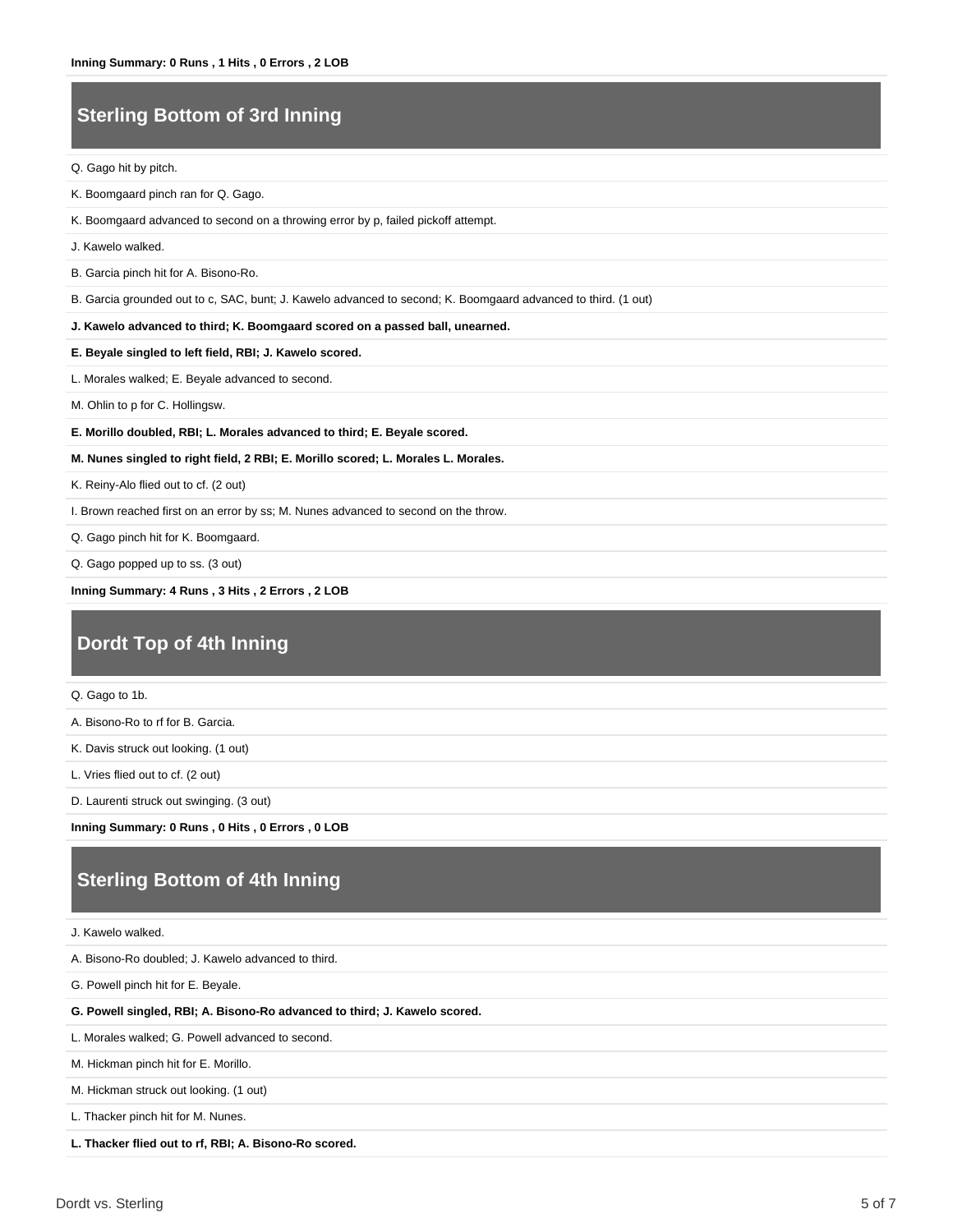A. Johnson pinch hit for K. Reiny-Alo.

#### **A. Johnson doubled to left center, 2 RBI; L. Morales scored; G. Powell scored.**

L. Rodriguez pinch hit for I. Brown.

L. Rodriguez struck out swinging. (3 out)

**Inning Summary: 4 Runs , 3 Hits , 0 Errors , 1 LOB**

### **Dordt Top of 5th Inning**

M. Nunes to ss for L. Thacker.

K. Reiny-Alo to lf for A. Johnson.

L. Rodriguez to dh.

E. Beyale to 2b for G. Powell.

E. Morillo to cf for M. Hickman.

B. Spade struck out swinging. (1 out)

C. Hainy struck out swinging. (2 out)

P. Hamann struck out swinging. (3 out)

**Inning Summary: 0 Runs , 0 Hits , 0 Errors , 0 LOB**

### **Sterling Bottom of 5th Inning**

A. Barron pinch hit for Q. Gago.

A. Barron struck out looking. (1 out)

A. Camp pinch hit for J. Kawelo.

A. Camp hit by pitch.

A. Bisono-Ro struck out looking. (2 out)

A. Camp stole second, advanced to third on an error by c.

**E. Beyale singled to center field, RBI; A. Camp scored, unearned.**

E. Beyale advanced to second on a wild pitch.

L. Morales struck out looking. (3 out)

**Inning Summary: 1 Runs , 1 Hits , 0 Errors , 1 LOB**

# **Dordt Top of 6th Inning**

| A. Barron to 1b.                                          |
|-----------------------------------------------------------|
| J. Kawelo to 3b for A. Camp.                              |
| O. Walczak struck out looking. (1 out)                    |
| L. Cline hit by pitch.                                    |
| L. Cline advanced to second on a wild pitch.              |
| C. Edwards singled, RBI; L. Cline scored.                 |
| N. Christian pinch ran for C. Edwards.                    |
| K. Davis flied out to If. (2 out)                         |
| N. Christian stole second.                                |
| L. Vries singled to left field, RBI; N. Christian scored. |